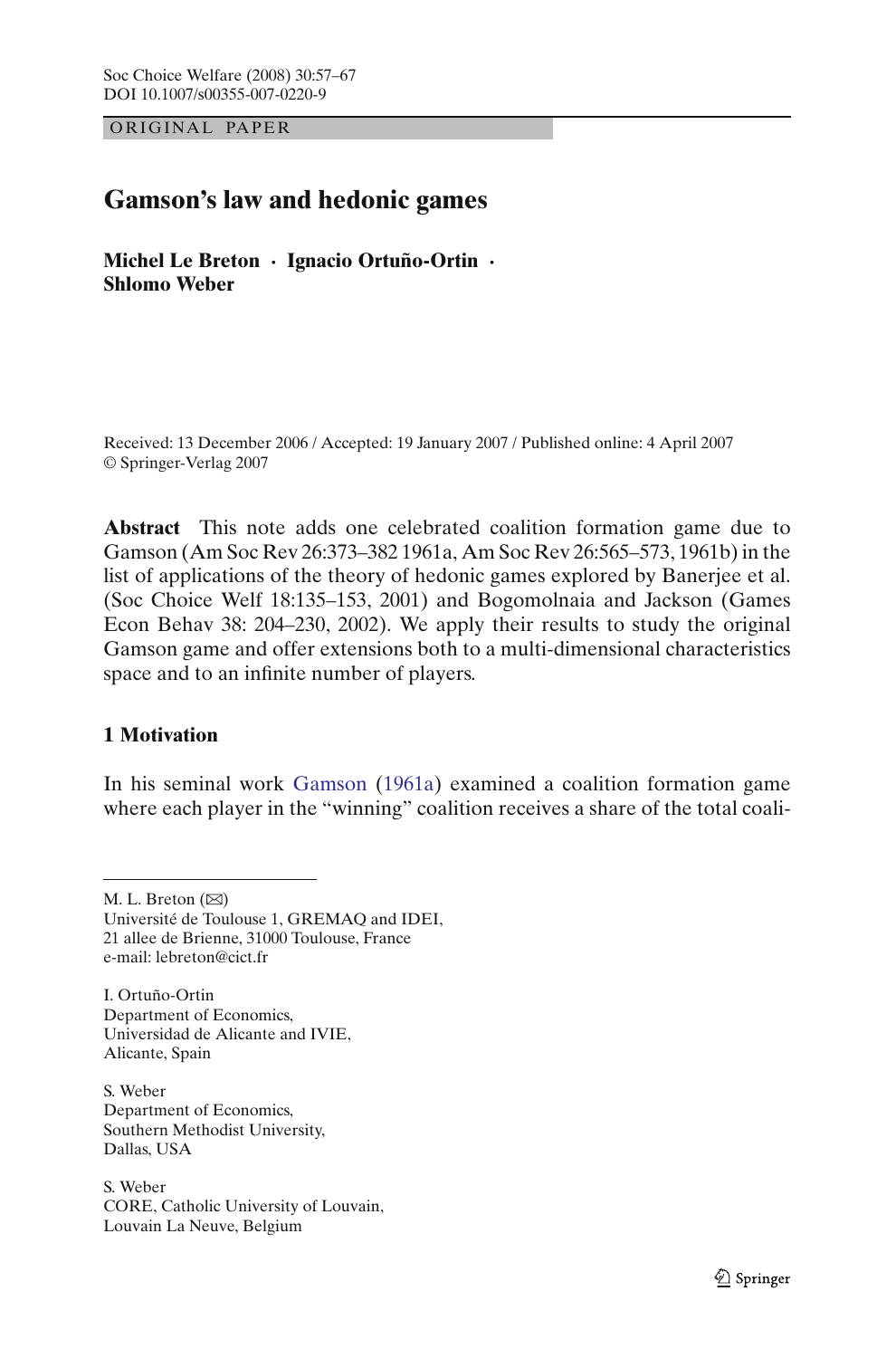tion resources proportional to her own contribution. This celebrated coalition formation game, often referred as the Gamson's game or Gamson's law,<sup>[1](#page-1-0)</sup> has generated a tremendous interest in various areas of social sciences. Gamson's research was motivated by early work of [Mills](#page-10-1) [\(1953\)](#page-10-1) and [Caplow](#page-9-0) [\(1956](#page-9-0)) who analyzed the structure of coalitions formed in three-person families and pointed out the presence of the weakest player in the equilibrium coalition. These theoretical considerations have produced an important volume of research in *social psychology*, which made coalitional experiments<sup>[2](#page-1-1)</sup> an important part of the research in this field [\(Bonacich et al. 1985;](#page-9-1) [Chertkoff 1967,](#page-10-2) [1971](#page-10-3); [Gamson](#page-10-4) [1964\)](#page-10-4). A great deal has been learned about choices of coalition partners and the way a division of coalition winnings is affected by variations in game rules and players' attributes.

As noted and illustrated by [Caplow](#page-9-2) [\(1968\)](#page-9-2), a theory of coalitions in triads could be used to analyze conflict and cooperation in many social and political environments, including *international relations*. [Hsiung](#page-10-5) [\(1987](#page-10-5)) offers coalitional analysis of the strategic triangle of the United States, China and the Soviet Union during the ColdWar era of 1950–1985. Along similar lines, [Caplow](#page-9-3) [\(1989](#page-9-3)) discusses the failure of peace planning in 1815, 1919 and 1945, while [Zagare](#page-10-6) [\(1984\)](#page-10-6) examines the outcome of the Geneva conference on Vietnam in 1954.

Together with the minimal size principle introduced by [Riker](#page-10-7) [\(1962\)](#page-10-7), Gamson's law is also among the most popular hypothesis in *political science* and is one of the prominent landmarks in empirical models of the allocation of cabinet portfolios in coalition governments.<sup>[3](#page-1-2)</sup> [Laver](#page-10-8) [\(1998](#page-10-8)) points out that "Gamson's law boasts one of the highest non-trivial R-squared figures in political science". One of the great appeals of Gamson's law is its intuitive nature and the parsimony it offers, being independent of the game form underlying the legislative bargaining process. The latter feature of Gamson's law continues to generate an interest in political science as evidenced by recent contributions of [Carroll et al.](#page-10-9) [\(2004\)](#page-10-9) and [Fréchette et al.](#page-10-10) [\(2004\)](#page-10-10).

The purpose of this brief note is to place the game-theoretical interpretation of Gamson's law in the context of hedonic games developed by [Banerjee et al.](#page-9-4) [\(2001\)](#page-9-4) (BKS – henceforth) (see also [Bogomolnaia and Jackson 2002](#page-9-5)). In this framework the payoff of every player payoff depends only on the composition of the coalition she belongs to. BKS show that if players share common preferences over possible coalitions, there is a stable partition of all players into disjoint coalitions. This so-called "top-coalition property" allows us to guarantee the existence and to characterize the equilibria of the Gamson's game. We then generalize the original Gamson's game and examine the case where

<span id="page-1-0"></span> $1$  The terminology "Gamson's law" is somewhat inaccurate as there is no stylized and universal prediction (coalitional pattern) associated with the Gamson's game. It is however kept here to maintain the link with the existing literature. We are grateful to the referee for calling our attention on that point.

<sup>&</sup>lt;sup>2</sup> [Gamson](#page-10-11) [\(1961b](#page-10-11)) describes the results of an experiment designed to test his theory.

<span id="page-1-2"></span><span id="page-1-1"></span><sup>3</sup> See [Brown and Franklin](#page-9-6) [\(1973\)](#page-9-6), [Brown and Frendreis](#page-9-7) [\(1980\)](#page-9-7), [Warwick and Druckman](#page-10-12) [\(2001\)](#page-10-12), [Acemoglu et al.](#page-9-8) [\(2006](#page-9-8)) on modified versions of Gamson's law in this context.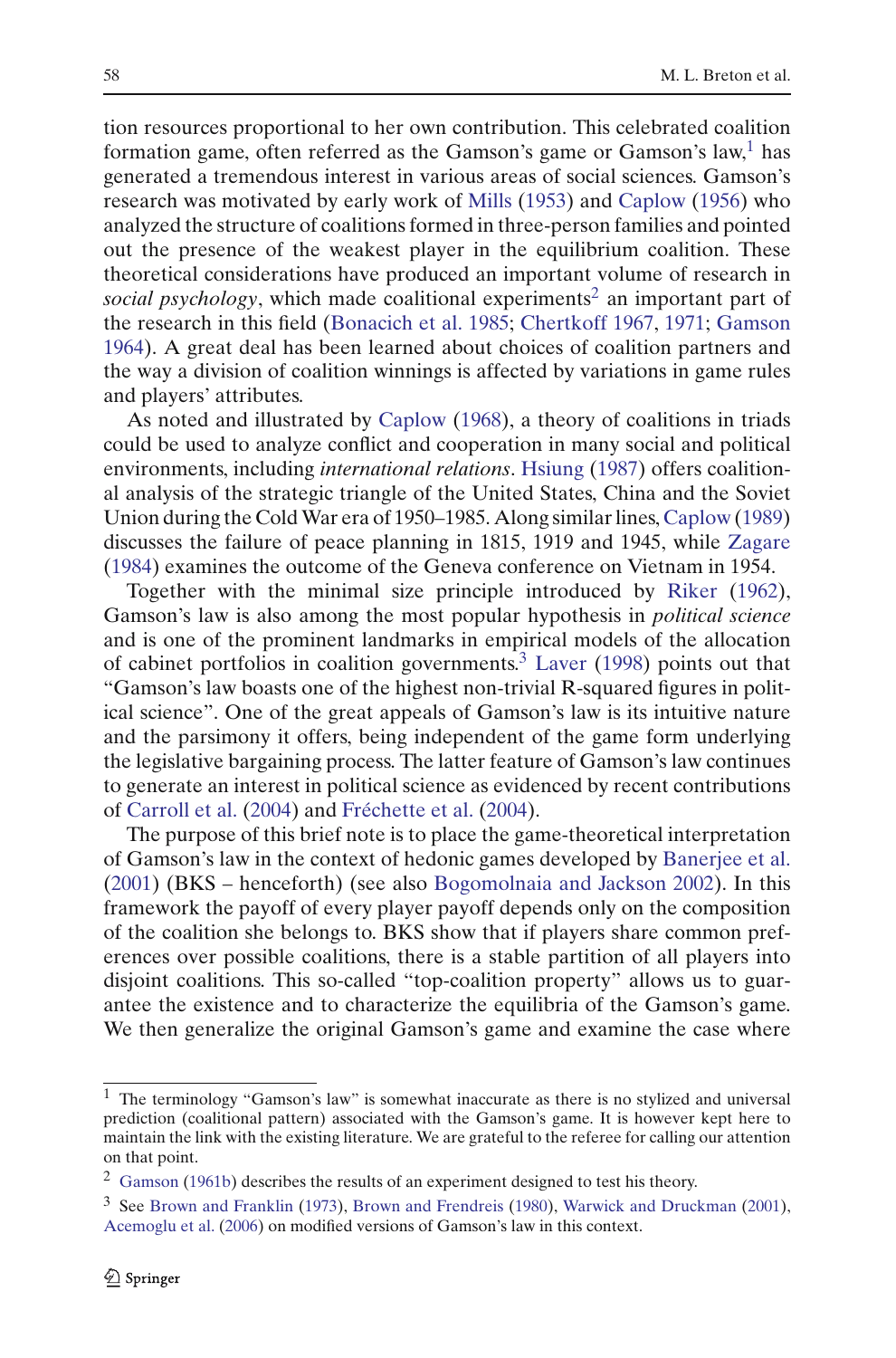each player is characterized by a multiple array of characteristics. We consider two different types of a generalized Gamson's game and show that under the single division method, the BKS weak top-coalition property still applies, thus, yielding the existence of a stable coalition. However, under the double division method, a stable coalition may fail to exist. Incidentally, we offer a concept of "congruent" game and demonstrate that a game admits a stable coalition if and only if it is congruent.<sup>4</sup> Finally, we consider the Gamson's game with a continuum of players and derive a necessary and sufficient condition for the existence of a stable coalition.

#### **2 Model**

Let us now introduce the Gamson's game. Consider a finite set of players  $N = \{1, \ldots, n\}$ , where each player  $i \in N$  is described by a positive parameter  $\theta_i$ , interpreted as her endowment. Without loss of generality, we assume that the players are ordered according to the value of this parameter, i.e.,  $\theta_1 \geq$  $\theta_2 \geq \cdots \geq \theta_n$ . For every *S*  $\subset N$  denote by

$$
\Theta(S) = \sum_{i \in S} \theta_i
$$

the total endowment of coalition *S* and put  $\Theta(N) = 1$ .

A coalition *S* ⊂ *N* is *winning* if the total endowment of *S* exceeds the total endowment of its complement  $N\$ S. We denote by  $W$  the set of winning coalitions, i.e.,

$$
\mathcal{W} = \left\{ S \subset N | \Theta(S) > \frac{1}{2} \right\}.
$$

If a winning coalition *S* forms, every member of *S* derives the payoff  $U_i(S)$ , which is a share of her endowment in *S*. A coalition which is not winning, has nothing to offer to its members. That is, for every  $i \in S$ 

$$
U_i(S) = \begin{cases} \frac{\theta_i}{\Theta(S)} & \text{if } S \in \mathcal{W} \\ 0 & \text{otherwise.} \end{cases}
$$

The Gamson's game is hedonic in the sense that each player's strategic considerations take into account the payoff distribution after the coalition she belongs is formed, and thus, the payoff is the function of the composition of the formed coalition only. We now turn to the notion of stability:

<span id="page-2-0"></span><sup>&</sup>lt;sup>4</sup> We also point out that the notions of congruency and top-coalition property in general do not coincide.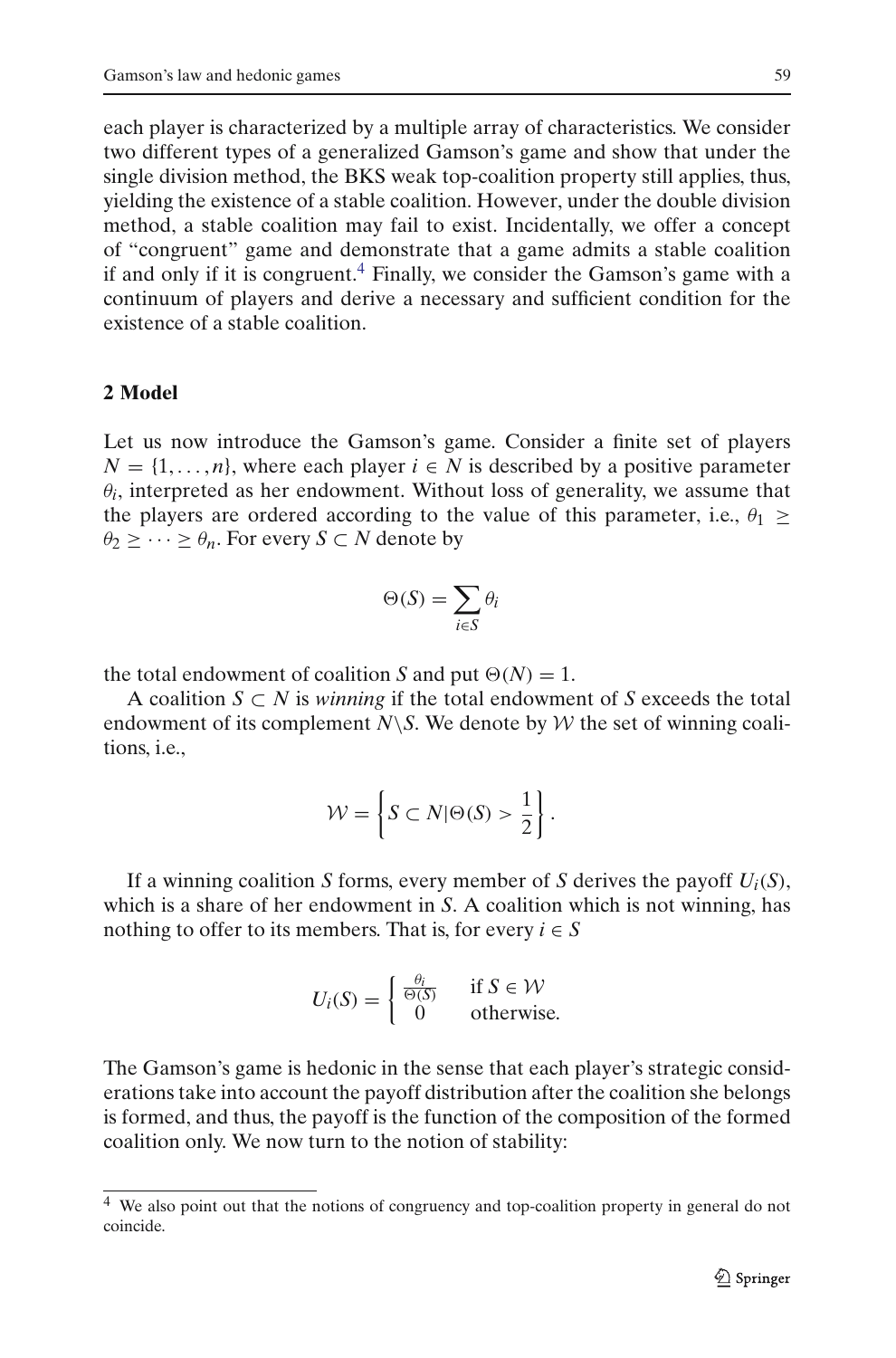**Definition** A partition of the set *N* in two coalitions *S* and *N*\*S* is called *stable* if there is no coalition *T* such that

 $U_i(T) > U_i(S)$  for all  $i \in T \cap S$  and  $U_i(T) > U_i(N \setminus S)$  for all  $i \in T \cap (N \setminus S)$ .

Obviously, if a partition is stable, one of its two elements, say *S*, is a winning coalition. For the above inequality to hold true, it must be the case that *T* is winning. Therefore, we deduce that  $T \cap S \neq \emptyset$  and that the second part part of the test can be deleted. Thus, a partition is stable if and only if there is no winning coalition *T* with  $U_i(T) > U_i(S)$  for all  $i \in T \cap S$ . We have the following observation:

<span id="page-3-1"></span>**Result 2.1** A winning coalition *S* is stable if and only if it is weakest (in terms of endowment) among all winning coalitions:

$$
\Theta(S) = \min_{T \in \mathcal{W}} \Theta(T).
$$

A simple direct proof of this result can be provided. However, it immediately follows from Corollary 2 in BKS.

It is worth pointing out that the hedonic framework of BKS allows for an extension of the Gamson's game. Consider a positive-valued function  $H : \Re_+ \times$  $\mathfrak{R}_+ \times 2^N \to \mathfrak{R}_{++}$ , which is increasing in the first argument and is decreasing in the second. Put, for all  $i \in S$ 

$$
U_i(S) = \begin{cases} H(\theta_i, \Theta(S), S) & \text{if } S \in \mathcal{W} \\ 0 & \text{otherwise} \end{cases}
$$

Since this generalized game satisfies the *weak top-coalition property*, the main theorem in BKS yields the existence of a stable coalition.<sup>5</sup> In the case of a triad, an equilibrium coalition contains the weakest player:

**Result 2.2** Let  $n = 3$  and  $\frac{1}{2} > \theta_1 > \theta_2 > \theta_3$ , i.e., no singleton is a winning coalition. Then, the unique stable coalition is {2, 3}.

However, if  $n \geq 4$ , the stable coalition does not necessarily contain the weakest player. Consider the following example:

**Example 2.3** Let  $n = 4$  and  $\theta_1 = 0.40$ ,  $\theta_2 = 0.27$ ,  $\theta_3 = 0.25$  and  $\theta_4 = 0.08$ . Then the unique stable coalition is {2, 3}, which does not contain player 4.

Finally, one can raise the question whether stable coalitions are *connected* or *consecutive* [\(Greenberg and Weber 1986](#page-10-13)), where, to recall, a coalition *S* is connected if for every three different players,  $i < j < k$ ,  $i, k \in S$  implies that *j* 

<span id="page-3-0"></span><sup>5</sup> Note, however, that this formulation allows for increasing returns to scale in terms of coalition size. Thus, a stable winning coalition is not necessarily minimal. Note that this framework covers the case where coalitions are not necessarily either winning or losing. In the case where a surplus is also distributed among small coalitions, a core stable partition may contain more than two elements.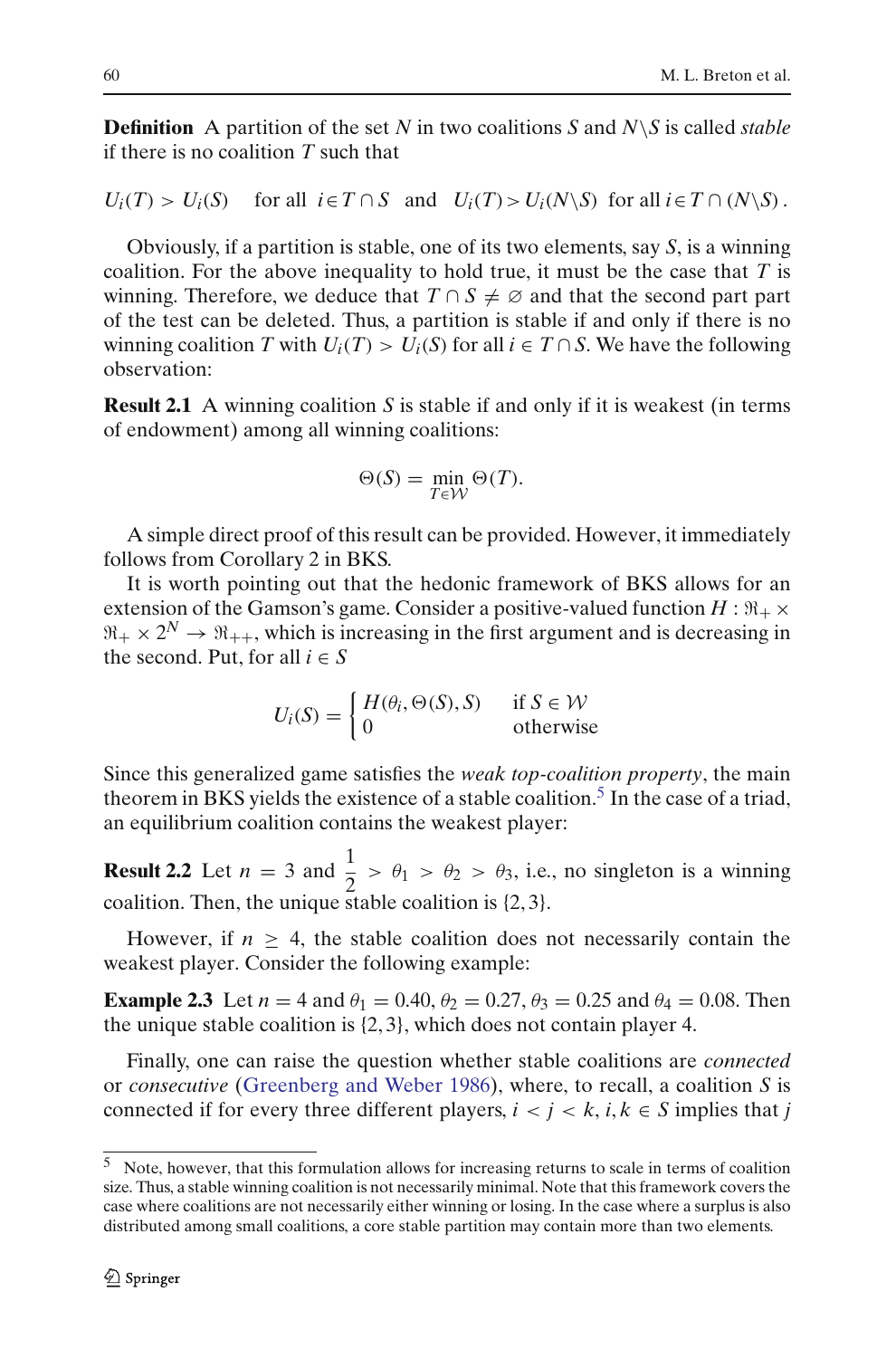<span id="page-4-0"></span>belongs to *S* as well. Assume now that the game is*strict*, i.e., there is no coalition *S* with  $\Theta(S) = \frac{1}{2}$ . We have

**Result 2.4** Let  $n = 4$  and  $\frac{1}{2} > \theta_1 > \theta_2 > \theta_3 > \theta_4$ . If a stable coalition *S* does not contain the weakest player, it is connected.

*Proof* Suppose there is a stable coalition *S* that does not contain player 4 and is not connected. Then  $S = \{1, 3\}$ . Since *S* is stable and the game is strict,  $\theta_2 + \theta_3 < \frac{1}{2}$  $\frac{1}{2}$ . But this implies that  $\theta_1 + \theta_4 > \frac{1}{2}$  $\frac{1}{2}$  and {1, 4} is a stable coalition, a contradiction.

However, Result [2.4](#page-4-0) cannot be extended to a larger number of players:

**Example 2.5** Let  $n = 5$  and  $\theta_1 = 0.40$ ,  $\theta_2 = 0.30$ ,  $\theta_3 = 0.12$ ,  $\theta_4 = 0.11$  and  $\theta_5 = 0.07$ . Then the unique stable coalition is {1, 4}.

We leave open the interesting problem of the characterization of vectors  $\theta \equiv (\theta_1, \theta_2, \dots, \theta_n)$  for which stable coalitions exhibit connectedness or include the weakest player.

In the next section we examine a multi-dimensional variant of the Gamson's game, where each player is characterized by a multiple array of characteristics.

## **3 Multi-characteristic extension**

Note that Gamson's law has been formulated for the weighted majority games and we could conceivably consider an extension to the case where, unlike in the previous section, each player  $i \in N$  is identified by  $K > 1$  characteristics, specifically, by the vector  $\theta_i = (\theta_i^1, \theta_i^2, \dots, \theta_i^K) \in \mathbb{R}_+^K$ . A winning coalition *S* must satisfy

$$
\Theta^k(S) = \sum_{i \in S} \theta_i^k > \frac{\Theta^k(N)}{2} \quad \text{for every } k = 1, 2, \dots, K.
$$

This extension of weighted majority games is relevant to describe various voting environments. An important illustration is provided by the qualified majority provisions in the treaty of Nice for which  $K = 3$  and every country *i* is described by the vector  $\Theta_i = (1, \theta_i^2, \theta_i^3)$ , where  $\theta_i^2$  is the country *i*'s population, and  $\theta_i^3$ is an assigned voting weight. Thus, in forming a winning coalition one takes into account the number of countries it contains as well as their total population and aggregated voting weight [\(Felsenthal and Machover 2001\)](#page-10-14). The more recent qualified majority decision rules for the Council of Ministers of the EU that were included in the draft European Constitution proposed by the 2003 European Co[nvention](#page-10-15) [reduced](#page-10-15) [the](#page-10-15) [number](#page-10-15) [of](#page-10-15) [parameters](#page-10-15) [to](#page-10-15)  $K = 2$  (Felsenthal and Machover [2004](#page-10-15)). Another example is provided by the amendment of Canada's Constitution Act of 1982 [\(Kilgour 1983\)](#page-10-16).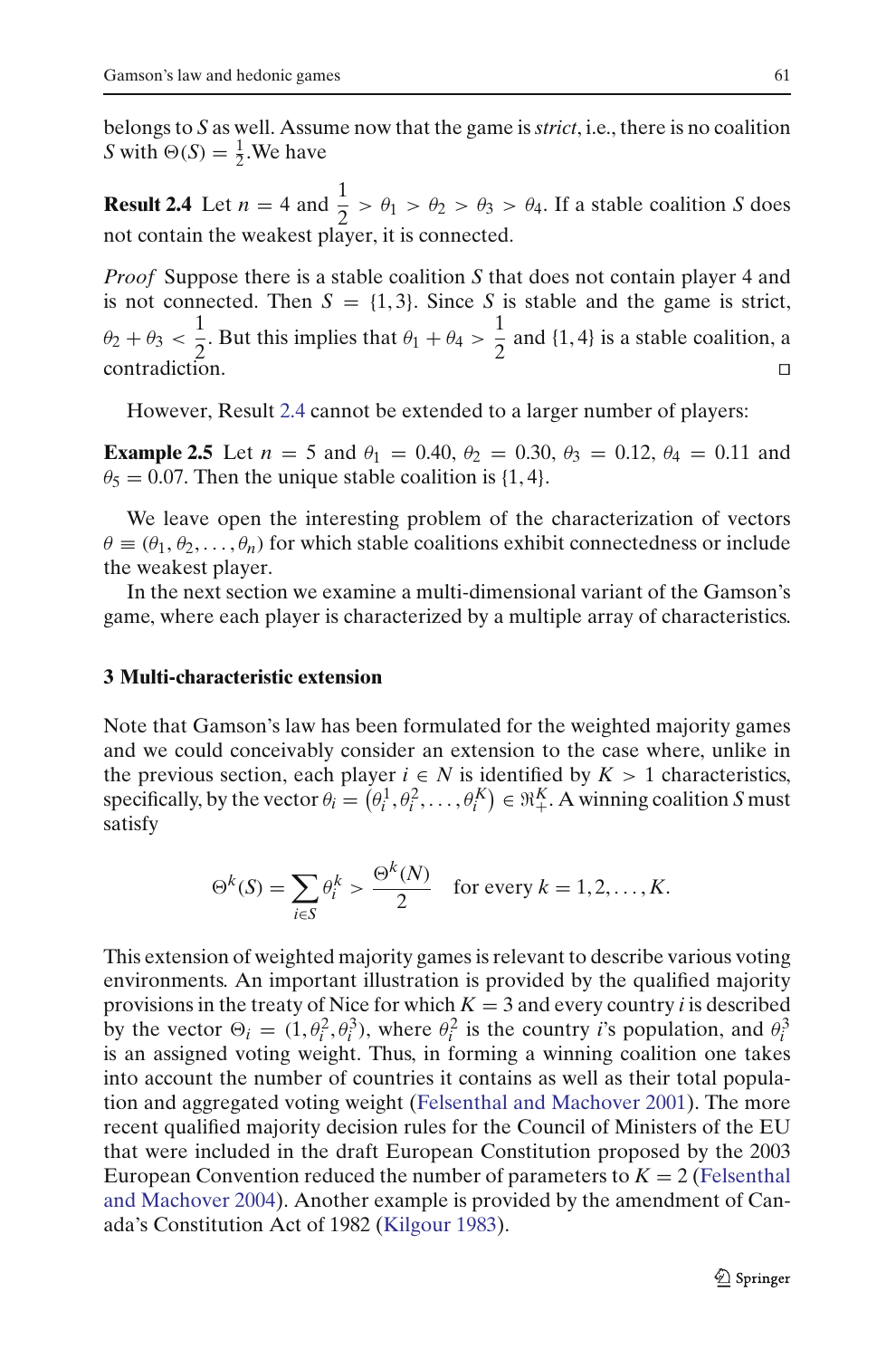There are several ways to extend the division of surplus in the Gamson's game. Let  $\alpha = (\alpha^1, \alpha^2, \dots, \alpha^K)$ , be the vector of positive weights assigned to each of *K* characteristics. Assume that  $\sum_{k=1}^{k=K} \alpha^k = 1$ .

First, consider a *single division method*, where the payoff *Ui*(*S*) of every member *i* of the winning coalition *S* is the share of her "weighted" endowment in *S*. As before, a coalition which is not winning, has nothing to offer to its members. Thus, for every  $i \in S$  we have

$$
U_i(S) = \begin{cases} \frac{\sum_{k=1}^{k=K} \alpha^k \theta_i^k}{\sum_{k=1}^{k=K} \alpha^k \Theta^k(S)} & \text{if } S \in \mathcal{W} \\ 0 & \text{otherwise.} \end{cases}
$$

The extension of Result [2.1](#page-3-1) to this setting is straightforward.

**Result 3.1** Under the single division method, a winning coalition *S* is stable if it has the smallest total endowment among all winning coalitions:

$$
\Theta(S) = \min_{T \in \mathcal{W}} \sum_{k=1}^{k=K} \alpha^k \Theta^k(S).
$$

The situation is quite different if instead of weighting the different characteristics, the pie is divided according to the *double division* method. Namely, for each characteristic *k* the share of each player is determined according to the unidimensional Gamson rule. The total share is then calculated as a weighted average by utilizing the weights  $\alpha^k$  for each characteristic *k*. Thus, if a winning coalition *S* forms, every member *i* of *S* derives the payoff  $V_i(S)$ , defined as follows:

$$
V_i(S) = \begin{cases} \sum_{k=1}^{k=K} \alpha^k \frac{\theta_i^k}{\Theta^k(S)} & \text{if } S \in \mathcal{W} \\ 0 & \text{otherwise.} \end{cases}
$$

Interestingly enough, this game does not always admit an equilibrium.

**Result 3.2** Under the double division method, a stable coalition may fail to exist.

*Proof* Consider the following example with three players and three characteristics. Let  $\theta_1 = (0.40, 0.35, 0.25), \theta_2 = (0.25, 0.40, 0.35), \theta_3 = (0.35, 0.25, 0.40)$ and  $\alpha = \left(\frac{1}{3}, \frac{1}{3}, \frac{1}{3}\right)$ . The winning coalitions consists of all groups with at least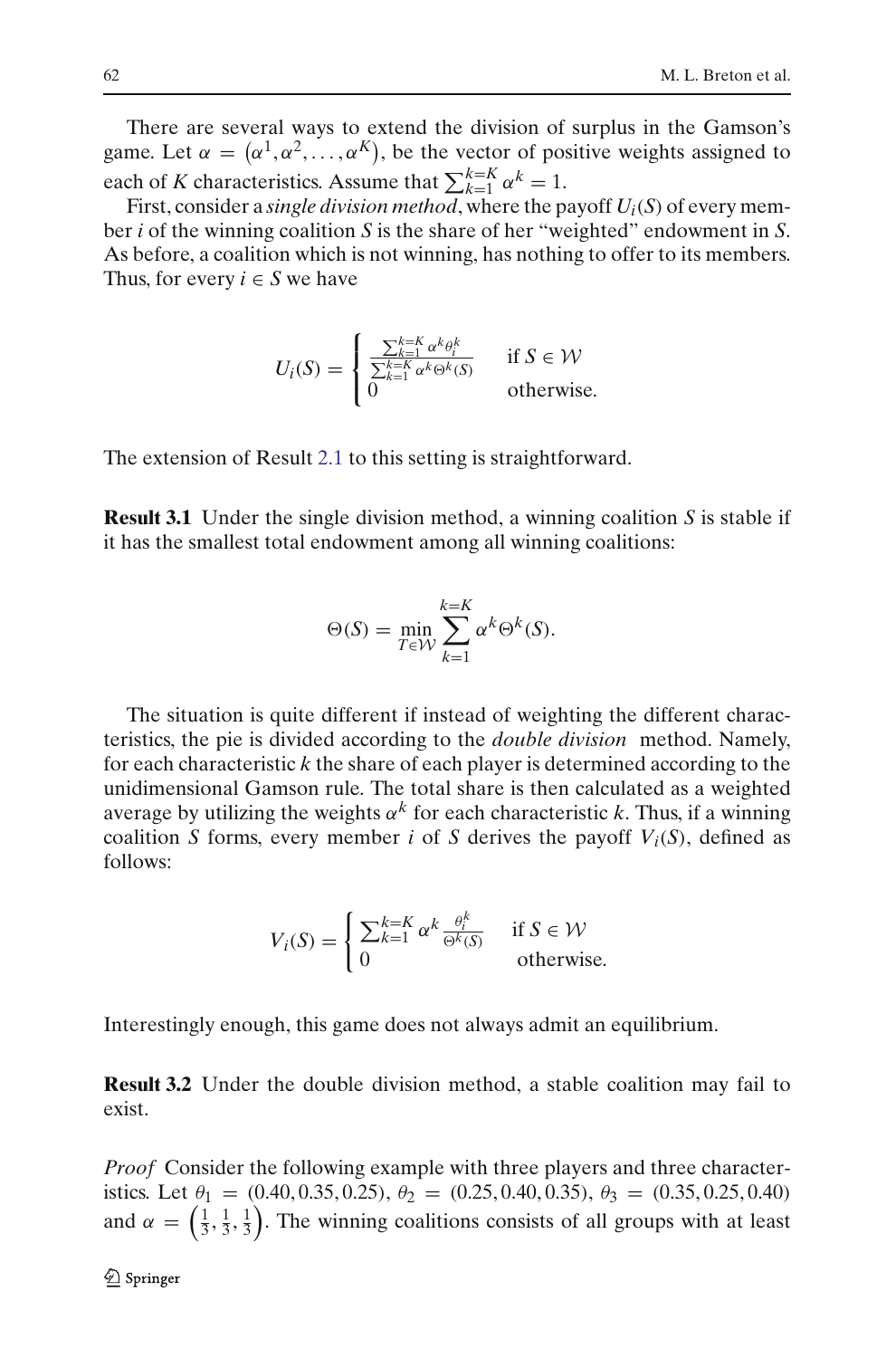two players. Straightforward calculations lead to:

$$
V_1(\{1,2\}) = \frac{1}{3} \left( \frac{40}{75} + \frac{25}{65} + \frac{35}{60} \right) \approx 0.50043 > 0.49957 \approx V_1(\{1,3\})
$$
  
\n
$$
= \frac{1}{3} \left( \frac{40}{65} + \frac{25}{60} + \frac{35}{75} \right)
$$
  
\n
$$
V_2(\{2,3\}) = \frac{1}{3} \left( \frac{40}{75} + \frac{25}{65} + \frac{35}{60} \right) \approx 0.50043 > 0.49957 \approx V_2(\{1,2\})
$$
  
\n
$$
= \frac{1}{3} \left( \frac{40}{65} + \frac{25}{60} + \frac{35}{75} \right)
$$
  
\n
$$
V_3(\{1,3\}) = \frac{1}{3} \left( \frac{40}{75} + \frac{25}{65} + \frac{35}{60} \right) \approx 0.50043 > 0.49957 \approx V_3(\{2,3\})
$$
  
\n
$$
= \frac{1}{3} \left( \frac{40}{65} + \frac{25}{60} + \frac{35}{75} \right)
$$

A stable coalition does not exist due to the emergence of the Condorcet cycle among winning coalitions.

The last example suggests that the existence of stable coalitions calls for some degree of congruence among a subset of players. The following notion of congruence which applies to any game where the economies of scale are fully described by a proper<sup>[6](#page-6-0)</sup> set of winning coalitions  $W$  (i.e. at equilibrium, if any, a single coalition forms) slightly generalizes the notion of weak-top coalition property introduced by BKS. In fact, congruence is necessary and sufficient for stability.

**Definition** A coalition  $S \subseteq N$  is *congruent* if for all  $i \in S$  and all  $T \subseteq N$ the inequality  $U_i(T) > U_i(S)$  implies that there exists  $j \in T \cap S$  such that  $U_i(S) \geq U_i(T)$ . A coalition formation game is called *congruent* if there exists a congruent coalition.

Since we consider proper simple games, there is no loss of generality in con-sidering partitions consisting of two coalitions,<sup>[7](#page-6-1)</sup> *S* and *N*\*S*, where one, say *S*, is winning. Like for the Gamson's game, we will refer to such coalition as a stable coalition. We have the following result:

**Result 3.3** Let *W* be a proper family of winning coalitions. A coalition formation game is stable (i.e., admits a stable coalition) if and only if it is congruent.

*Proof* Let the game be congruent. We show that the partition of the set *N* into coalitions *S* and *N*\*S*, where *S* is congruent, is stable. Indeed, if not, then there is

<sup>6</sup> A simple game  $(N, W)$  is proper if  $S, T \in W$  implies  $S \cap T \neq \emptyset$ .

<span id="page-6-1"></span><span id="page-6-0"></span> $7\,$  If the simple game is not proper, then a stable coalition structure may consists of more than two coalitions. A standard example of such assertion is provided by hedonic matching games when the population of at least six players is divided into two types.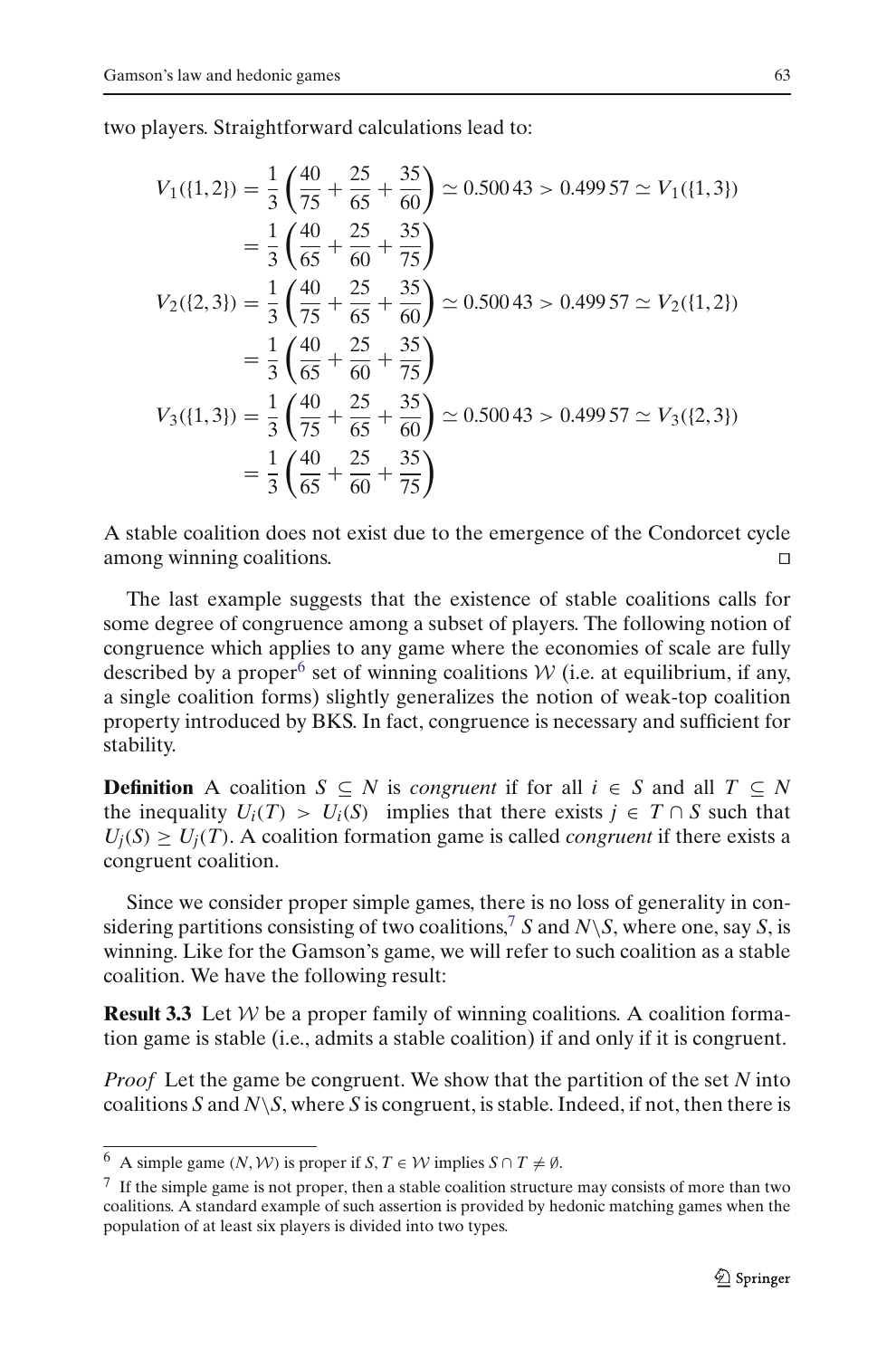a winning coalition *T* such that  $U_i(T) > U_i(S)$  for all  $i \in T \cap S$ , a contradiction to the congruency of *S*.

Now, let *S* be a stable coalition. We show that *S* is congruent. Indeed, let *i* ∈ *S* and *T* ⊆ *N* be such that  $U_i(T) > U_i(S)$ . Since  $U_i(T) > U_i(N\setminus S) = 0$  for all *j* ∈ *T* ∩ (*N*\*S*), we deduce that  $U_i(S) \ge U_i(T)$  for some *j* ∈ *T* ∩ *S*. Otherwise, we would contradict our assumption that *S* is stable. 

The notion of congruence generalizes the notion of weak top-coalition property in BKS as it does not imply that a congruent coalition *S* would be ranked at the top by all members of *S*. Consider the following example:

**Result 3.4** Let  $n = 4$  and

 $V_1({1, 2, 4}) > V_1({1, 2, 3}) > V_1(T)$  for every other *T* that includes 1,  $V_2({2, 3, 4}) > V_2({1, 2, 3}) > V_2(T)$  for every other *T* that includes 2,  $V_3({1, 3, 4}) > V_3({1, 2, 3}) > V_3(T)$  for every other *T* that includes 3,  $V_4({1, 2, 4}) > V_4({1, 2, 3}) > V_4(T)$  for every other *T* that includes 4.

Let *W* be the set of majority coalitions. It is easy to see that  $S = \{1, 2, 3\}$  is a congruent coalition. However, *S* does not satisfy the weak top-coalition property, as it represents only the second best choice for the members of *S*.

In the next section we discuss an extension of the Gamson's game to environments that consist of infinite number of players.

## **4 Atomless environments**

The analysis in previous sections has been conducted under the assumption that the set of players was finite. Consider instead an environment with a continuum of players given by the unit interval [0,1] and a vector  $\theta = (\theta^1, \theta^2, \dots, \theta^K)$ of *K* positive random variables, where  $\theta(t) = (\theta^1(t), \theta^2(t), \dots, \theta^K(t))$  denotes the characteristics of a player of type  $t \in [0,1]$ . Without loss of generality we assume that  $\int_0^1 \theta^k(t) dt = 1$  for all  $k = 1, ..., K$ . Given a small positive number  $\varepsilon$ ,<sup>[8](#page-7-0)</sup> consider a proper simple game  $W_{\varepsilon}$  defined as follows:

$$
S \in \mathcal{W}_{\varepsilon} \quad \text{if and only if } \theta^k(S) = \int_S \theta^k(t) \, \mathrm{d}t \ge \frac{1}{2} + \varepsilon \quad \text{for all } k = 1, \dots, K.
$$

We assume that the fraction  $\frac{1}{K}$  of the pie is divided among the members of the coalition on the basis of their  $k^{th}$  characteristic by using the double division

<span id="page-7-0"></span><sup>&</sup>lt;sup>8</sup> The existence of a stable coalition is not guaranteed in the case of the classical majority simple game, as the game is discontinuous at  $\varepsilon = 0$ .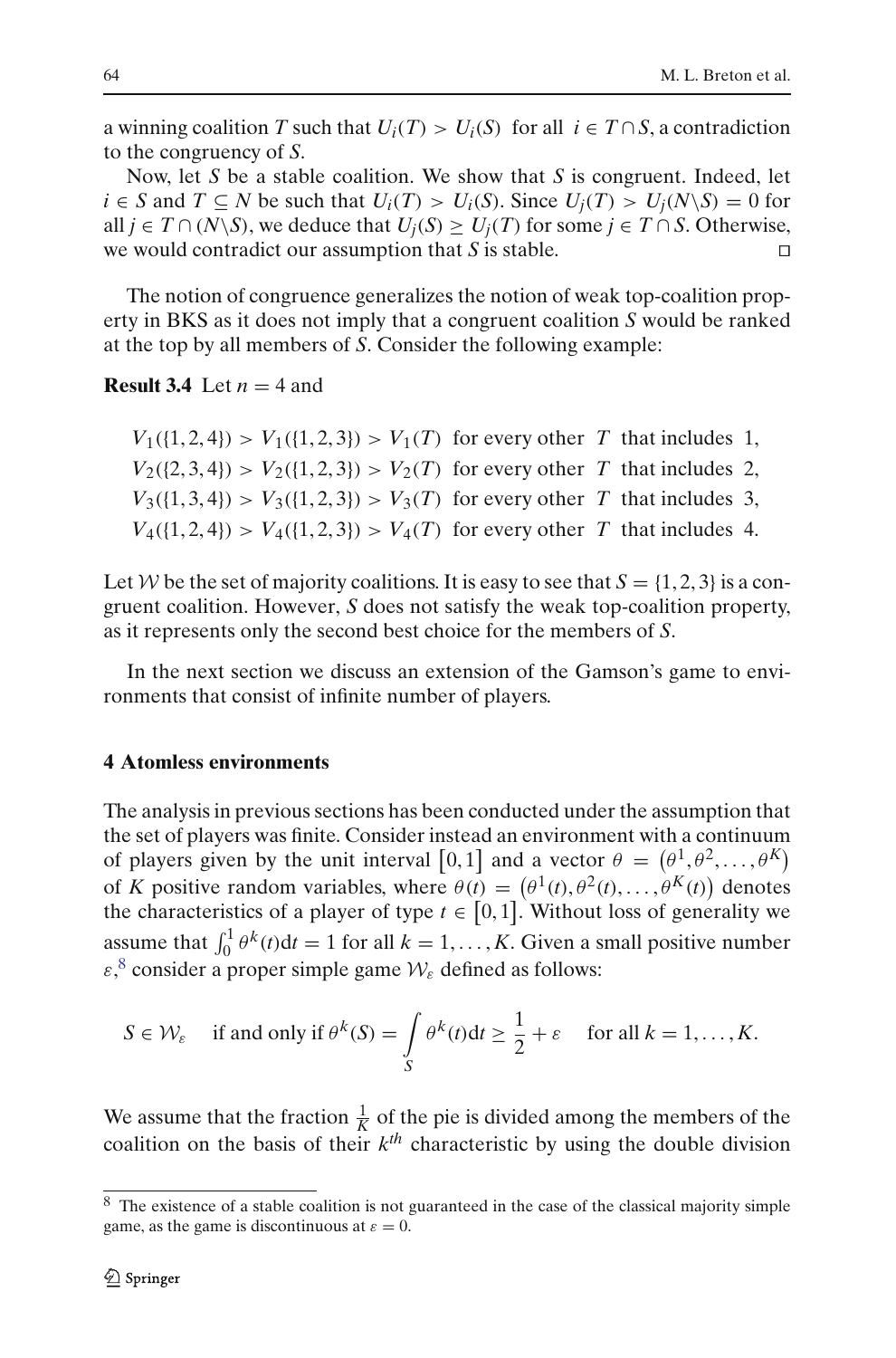method. That is, if a coalition *S* forms, every player of type *t* of *S* derives the payoff  $V_t(S)$ , defined as follows:

$$
V_t(S) = \begin{cases} \frac{1}{K} \sum_{k=1}^{k=K} \frac{\theta^k(t)}{\theta^k(S)} & \text{if } S \in \mathcal{W}_{\varepsilon} \\ 0 & \text{otherwise.} \end{cases}
$$

An obvious sufficient condition for a coalition *S* to be stable is

$$
\theta^k(S) = \frac{1}{2} + \varepsilon \tag{1}
$$

for all  $k = 1, \ldots, K$ .

In the finite case, condition (1) is not necessary for stability as illustrated by the following example:

**Example 4.1** Let  $n = 4$ ,  $K = 2$ ,  $\theta^1 = (0.40, 0.32, 0.17, 0.11)$  and  $\theta^2 = (0.17, 0.10, 0.11)$ 0.31, 0.42). Then, {1, 4} is the unique stable coalition. However,  $\theta^2({1, 4}) =$  $0.59 > \theta^2({2, 4}) = 0.52.$ 

The situation is however different when the set of players is atomless:

**Result 4.2** There exists a stable coalition. Moreover, *S* is stable if and only if it satisfies (1).

*Proof* The fact that condition (1) is necessary and sufficient condition for stability is immediate. For the existence of a stable coalition, consider the *K*-dimensional valued measure  $\mu$  defined as follows:

<span id="page-8-1"></span>
$$
\mu(S) = \begin{pmatrix} \theta^1(S) \\ \theta^2(S) \\ \dots \\ \theta^K(S) \end{pmatrix}
$$

Since  $\mu$  is atomless,  $\mu(\emptyset) = (0, 0, ..., 0)$  and  $\mu([0, 1]) = (1, 1, ..., 1)$ . Thus, by the Lyapunov's theorem<sup>[9](#page-8-0)</sup> that there is  $S \subseteq [0,1]$  such that

$$
\mu(S) = \left(\frac{1}{2} + \varepsilon, \frac{1}{2} + \varepsilon, \dots, \frac{1}{2} + \varepsilon\right).
$$

Result [4.2](#page-8-1) indicates that the existence of an equilibrium coalition is a relatively simple question in the case where we have a continuum of players. In fact,

 $\Box$ 

<span id="page-8-0"></span> $9$  This theorem asserts that the range of an atomless vector valued measure is a convex set (see, for instance, [Halmos](#page-10-17) [\(1950](#page-10-17)) for a formal statement).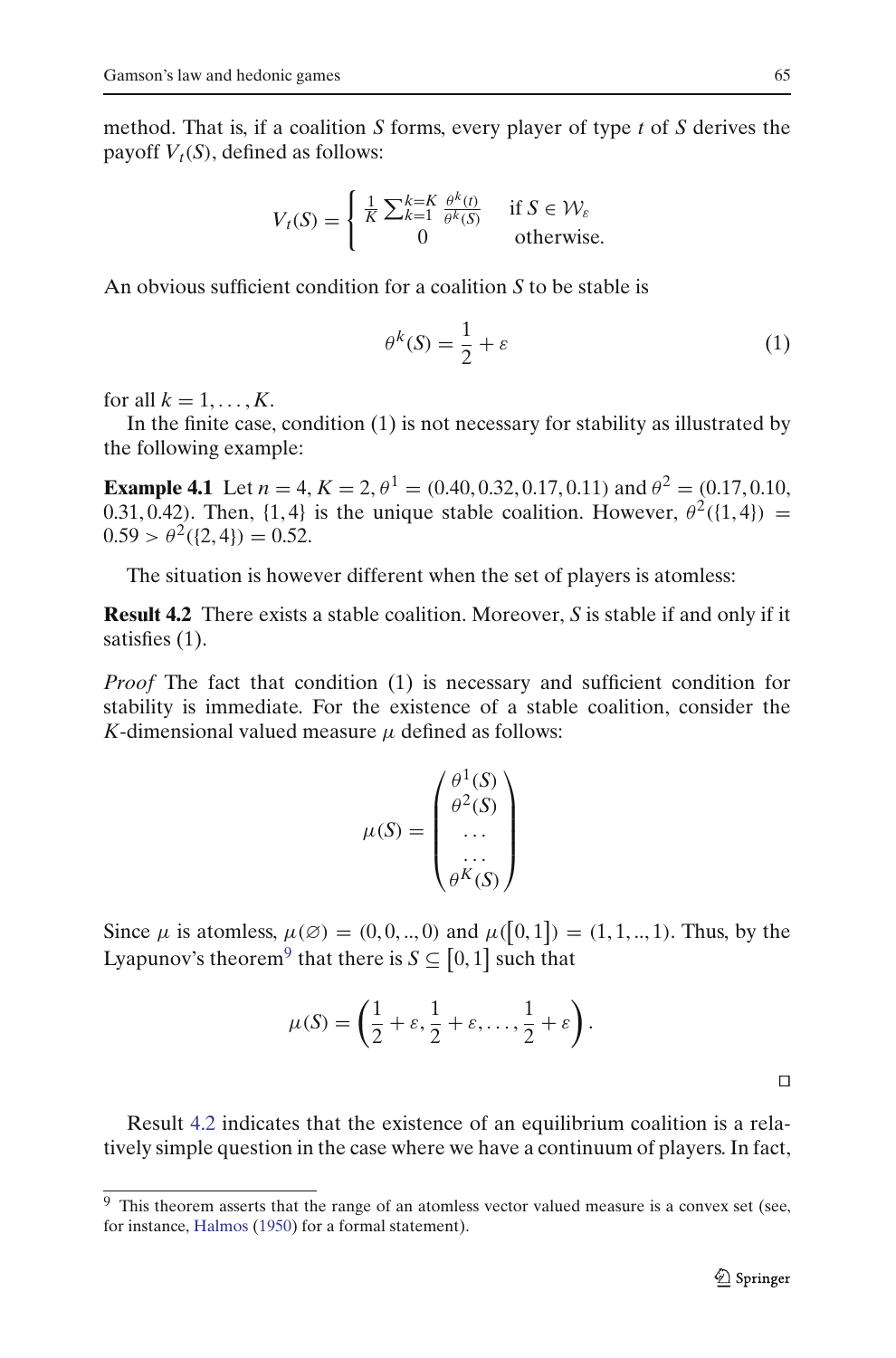the argument above applies to any hedonic game where the payoff of a player of type  $t \in [0,1]$  is defined by

$$
V_t(S) = \begin{cases} U(\theta^1(S), \theta^2(S), \dots, \theta^K(S)) & \text{if } S \in \mathcal{W} \\ 0 & \text{otherwise,} \end{cases}
$$

where *U* is a decreasing function and there exist values  $\gamma^k \in \left(\frac{1}{2}, 1\right], k = 1, \ldots, K$ such that the set of winning coalitions  $W$  is determined by

$$
\mathcal{W} = \{ S \subset [0,1] | \theta^k(S) \ge \gamma^k \quad \text{for all } k = 1,\ldots, K \}.
$$

### **5 Concluding remarks**

We conclude this note by suggesting yet another extension of the Gamson's game which could accommodate a wider spectrum of applications to coalitional politics. In the model considered in this note, the outcome of the game is determined by the division of a surplus among a subset of players. As we already pointed out, in politics it may represent a cabinet portfolio allocation in coalition governments. However, governments must also choose their policy. Assuming that the ideological space is represented by a multidimensional Euclidean space and that each player *i*, is identified not only by her weight  $\theta^i$  but also by her ideology, it would be of interest to examine hedonic games where in addition to a division of the surplus, a winning coalition is described by a specific policy depending upon the weights and ideologies of its members.<sup>10</sup> It seems to offer a promising avenue for further research.

**Acknowledgements** We thank an anonymous referee for insightful comments and suggestions on the previous version of this note.

### **References**

<span id="page-9-8"></span>Acemoglu D, Egorov G, Sonin K (2006) Coalition formation in political games. mimeo

- <span id="page-9-4"></span>Banerjee S, Konishi H, Sömnez T (2001) Core in a simple coalition formation game. Soc Choice Welf 18:135–153
- <span id="page-9-5"></span>Bogomolnaia A, Jackson MO (2002) The stability of hedonic coalition structures. Games Econ Behav 38:201–230
- <span id="page-9-1"></span>Bonacich P, Grusky O, Peyrot M (1985) Family coalitions: a new approach and method. Soc Psychol Q 44:42–50

<span id="page-9-6"></span>Brown EC, Franklin MN (1973) Aspects of coalition payoffs in european parliamentary democracies. Am Polit Sci Rev 67:453–469

<span id="page-9-7"></span>Brown EC, Frendreis JP (1980) Allocating coalition payoffs by conventional norm: an assessment of the evidence from cabinet coalition situations. Am J Polit Sci 24:753–768

<span id="page-9-0"></span>Caplow T (1956) A theory of coalitions in the triad. Am Sociol Rev 21:489–493

<span id="page-9-2"></span>Caplow T (1968) Two against one: coalitions in triads. Prentice-Hall, Englewood Cliffs

<span id="page-9-3"></span>Caplow T (1989) Peace games. Wesley University Press, Middletown

<span id="page-9-9"></span><sup>10</sup> This is the setting considered by [Jackson and Moselle](#page-10-18) [\(2002](#page-10-18)).